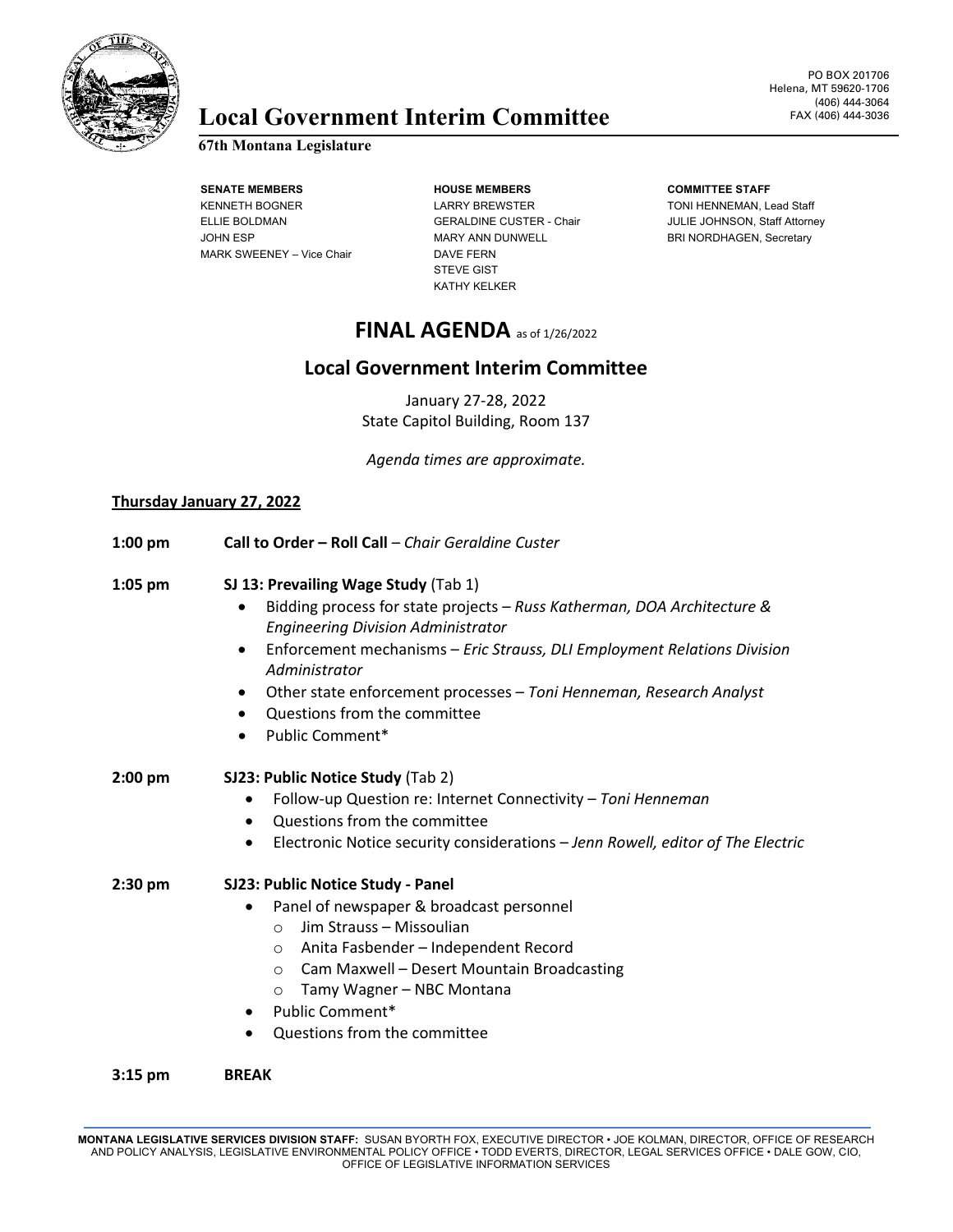| 3:30 pm                 | SB302 (2019) Update and Review (Tab 3)<br>Legal analysis - Julie Johnson, staff attorney<br>Public Comment*<br>$\bullet$<br>Questions from the committee<br>$\bullet$                                                                                                                  |
|-------------------------|----------------------------------------------------------------------------------------------------------------------------------------------------------------------------------------------------------------------------------------------------------------------------------------|
| $4:00$ pm               | Revenue Interim Committee Updates - Megan Moore, RIC Staff<br>HJ6: Coal Trust Study Update<br>Letter from RIC re: CI-121<br>٠                                                                                                                                                          |
| $4:15$ pm               | <b>Committee work session</b>                                                                                                                                                                                                                                                          |
| 4:30 pm                 | Recess for the day                                                                                                                                                                                                                                                                     |
| Friday January 28, 2022 |                                                                                                                                                                                                                                                                                        |
| $9:00$ am               | Reconvene - Roll call - Chair Custer                                                                                                                                                                                                                                                   |
| $9:05$ am               | <b>Special Districts - Educational Materials (Tab 4)</b><br>Review of district types - Toni Henneman<br>٠<br>Public Comment*<br>$\bullet$<br>Questions from the Committee<br>$\bullet$                                                                                                 |
| $9:40$ am               | MARA Committee update: special districts - Nick VanBrown, LFD<br>Public Comment*<br>$\bullet$<br>Questions from the Committee                                                                                                                                                          |
| $10:10$ am              | HJ30: County Water/Sewer District Study (Tab 5)<br>Summary of comparable statutes - Toni Henneman<br>٠<br>Public Comment*<br>$\bullet$<br>Questions from the Committee<br>٠<br>Action item: potential bill draft request?                                                              |
| 11:00 am                | <b>BREAK</b>                                                                                                                                                                                                                                                                           |
| $11:30$ am              | Special District Oversight - Potential Corrective Measures (Tab 6)<br>Introduction of HB694 (2021) - Toni Henneman<br>Training and corrective options - Dan Clark, MSU LG Center & Eric Bryson, MACo<br>٠<br>Public Comment*<br>$\bullet$<br>Questions from the Committee<br>$\bullet$ |
| 12:15 pm                | <b>Land Use Working Group Update</b>                                                                                                                                                                                                                                                   |
| 12:25 pm                | Public comment* on any item in LGIC's subject matter jurisdiction                                                                                                                                                                                                                      |
| 12:30 pm                | <b>Committee Work Session</b><br><b>Review Interim Timeline</b>                                                                                                                                                                                                                        |